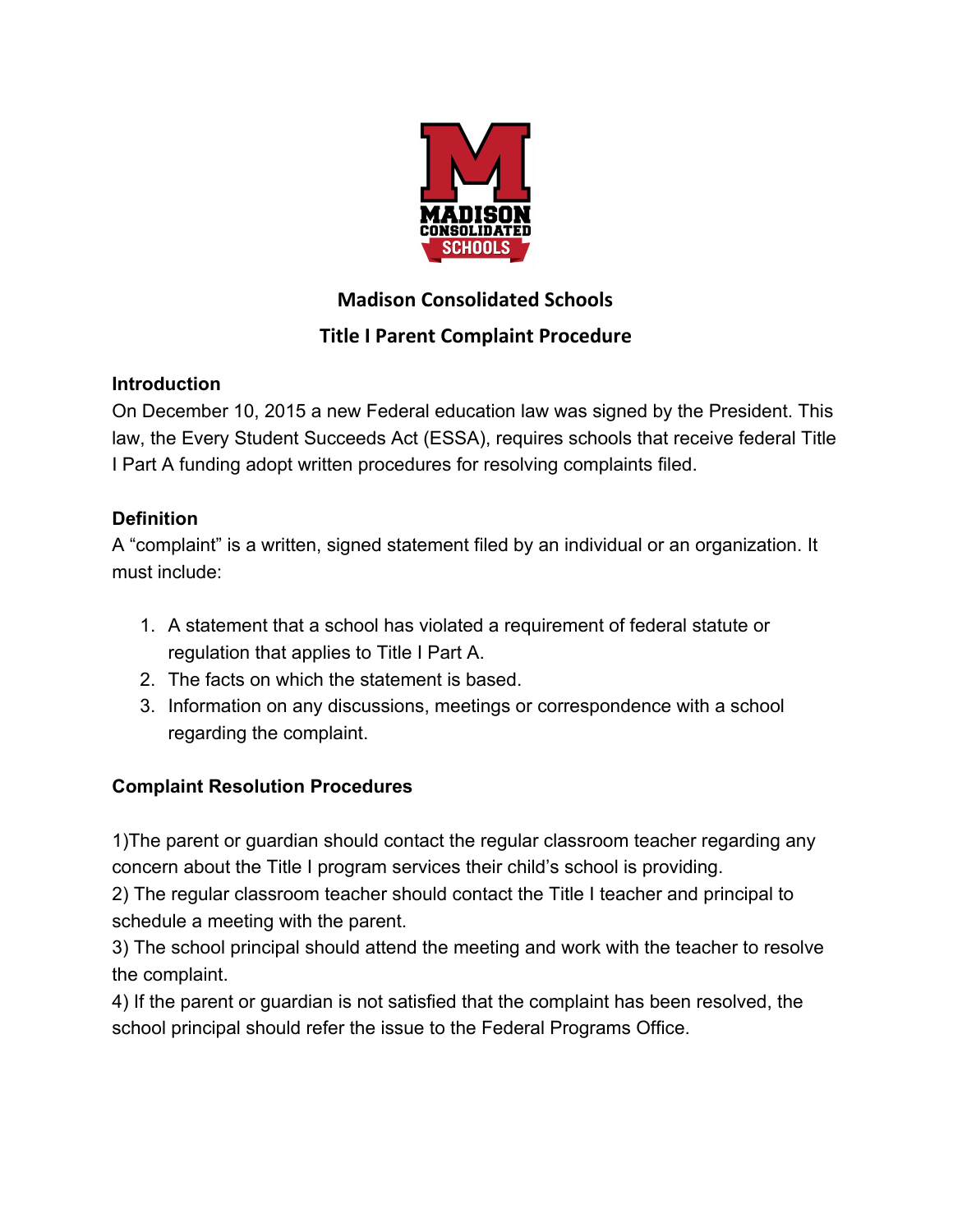5) **Referral of Unresolved Complaints** – Unresolved complaints against schools should be submitted to the District's Federal Programs Office:

> **Dr. Jeff Studebaker, Superintendent 2421 Wilson Ave Madison, Indiana 47250 jstudebaker@madison.k12.in.us 812-274-8000**

6) **Notice to School** – The Superintendent will notify the Title I Specialist, principal, and the involved stakeholders that a complaint has been received. A copy of the complaint will be given to the Title I Specialist and the principal.

7) **Investigation** – The complaint will be reviewed by the Superintendent and the Title I Specialist to determine whether further investigation is necessary. If necessary, The Title I Specialist and the Superintendent may complete an onsite investigation at the school.

8) **Opportunity to Present Evidence** – The Superintendent may provide for the complainant and the involved stakeholders to present evidence.

9) **Report and Recommended Resolution** – Once the superintendent and the Title I Specialist has completed the investigation, a report will be prepared with a recommendation for resolving the complaint. The report will give the name of the party bringing the complaint, the nature of the complaint, a summary of the investigation, the recommended resolution and the reasons for the recommendation. Copies of the report will be issued to all parties involved. The recommended resolution will become effective upon issuance of the report.

10) **Follow up** – The Superintendent and the Title I Specialist will ensure that the resolution of the complaint is implemented.

11) **Time Limit** – The period between the superintendent and the Title I Specialist receiving the complaint and resolution of the complaint shall not exceed sixty (60) calendar days.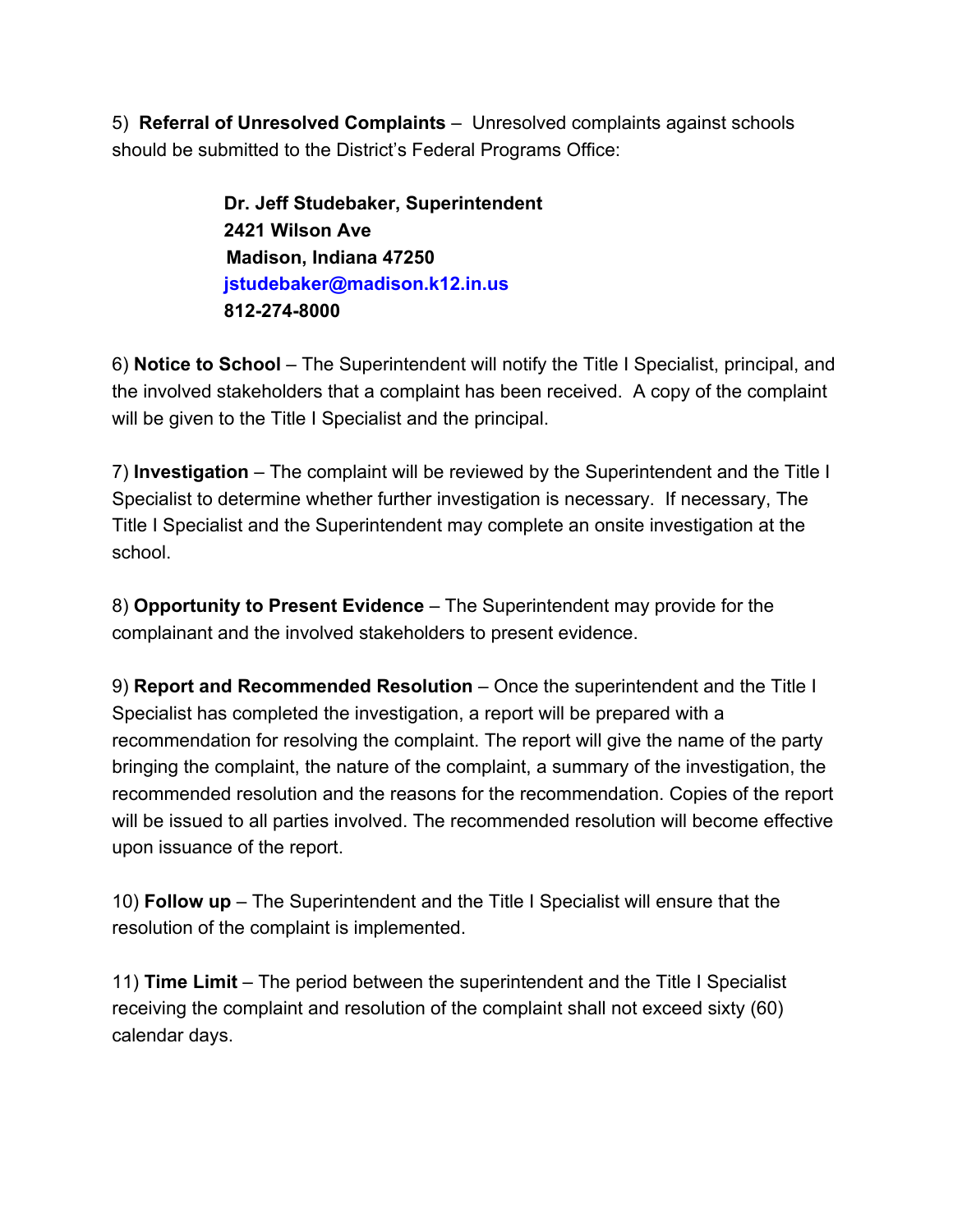12) **Right to Appeal** – Either party may appeal the final resolution to the Department of Education. Appeals should be addressed as follows:

> Director of Title Grants and Support Indiana Department of Education South Tower, Suite 600 115 W. Washington Street Indianapolis, IN 46204-3420

> > SY 2018-2019